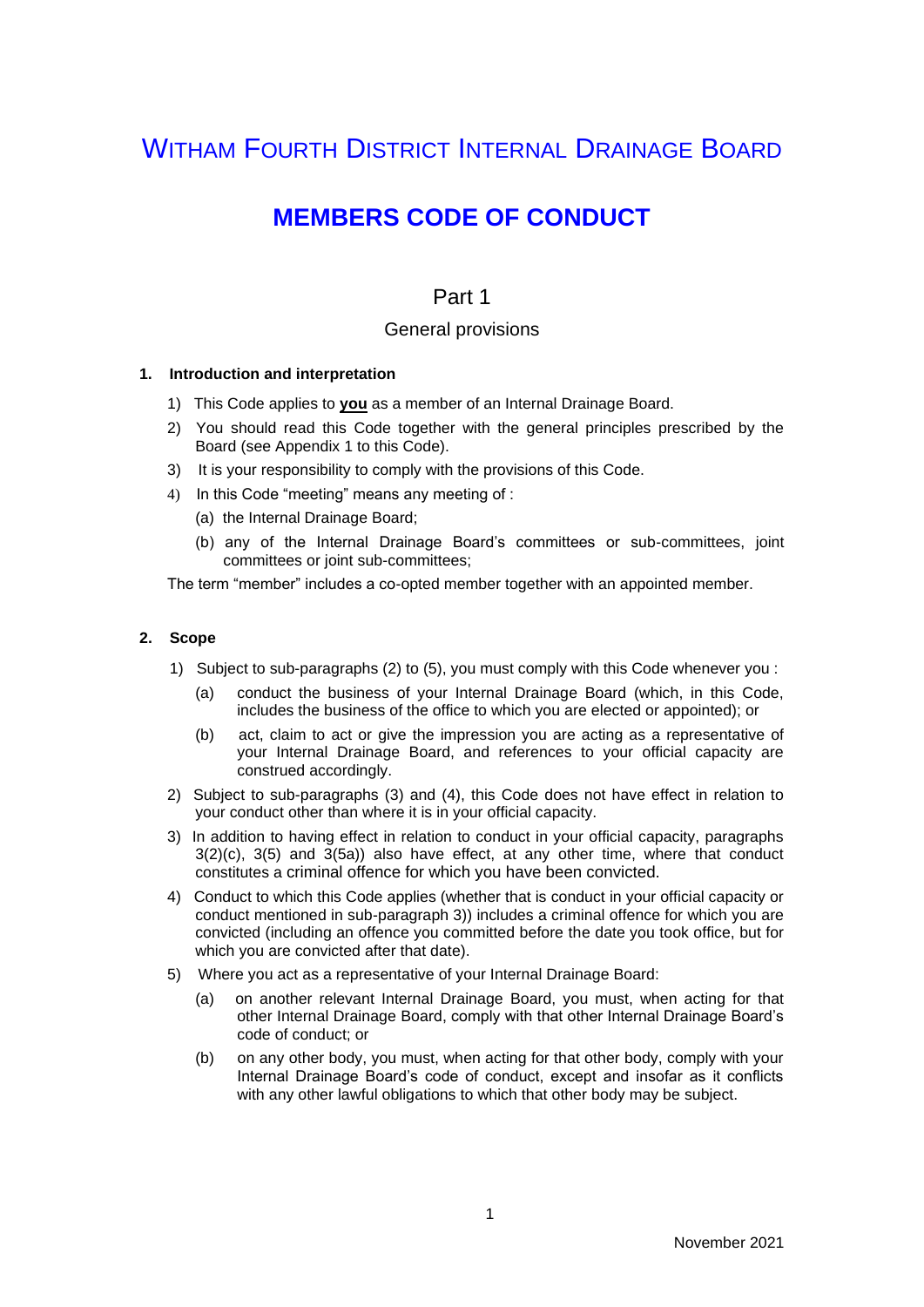#### **3. General obligations**

- 1) You must treat others with respect.
- 2) You must not:
	- (a) do anything which may cause your Internal Drainage Board to breach any of the equality enactments (as defined in section 33 of the Equality Act 2006(1));
	- (b) bully any person;
	- (c) intimidate or attempt to intimidate any person who is or is likely to be:
		- i) a complainant,
		- ii) a witness, or
		- iii) involved in the administration of any investigation or proceedings,

in relation to an allegation that a member (including yourself) has failed to comply with his or her Internal Drainage Board's code of conduct; or

- (d) do anything which compromises or is likely to compromise the impartiality of those who work for, or on behalf of, your Internal Drainage Board.
- 3) You must not:
	- a) disclose information given to you in confidence by anyone, or information acquired by you which you believe, or ought reasonably to be aware, is of a confidential nature, except where:
		- i) you have the consent of a person authorised to give it;
		- ii) you are required by law to do so;
		- iii) the disclosure is made to a third party for the purpose of obtaining professional advice provided that the third party agrees not to disclose the information to any other person; or
		- iv) the disclosure is:
			- (aa) reasonable and in the public interest; and
			- (bb) made in good faith and in compliance with the reasonable requirements of the Internal Drainage Board; or
	- b) prevent another person from gaining access to information to which that person is entitled by law.
- 4) You must not conduct yourself in a manner which could reasonably be regarded as bringing your office or Internal Drainage Board into disrepute.
- 5) You:
	- a) must not use or attempt to use your position as a member improperly to confer on or secure for yourself or any other person, an advantage or disadvantage; and
	- b) must, when using or authorising the use by others of the resources of your Internal Drainage Board:
		- i) act in accordance with your Internal Drainage Board's reasonable requirements; and
		- ii) ensure that such resources are not used improperly for political purposes (including party political purposes).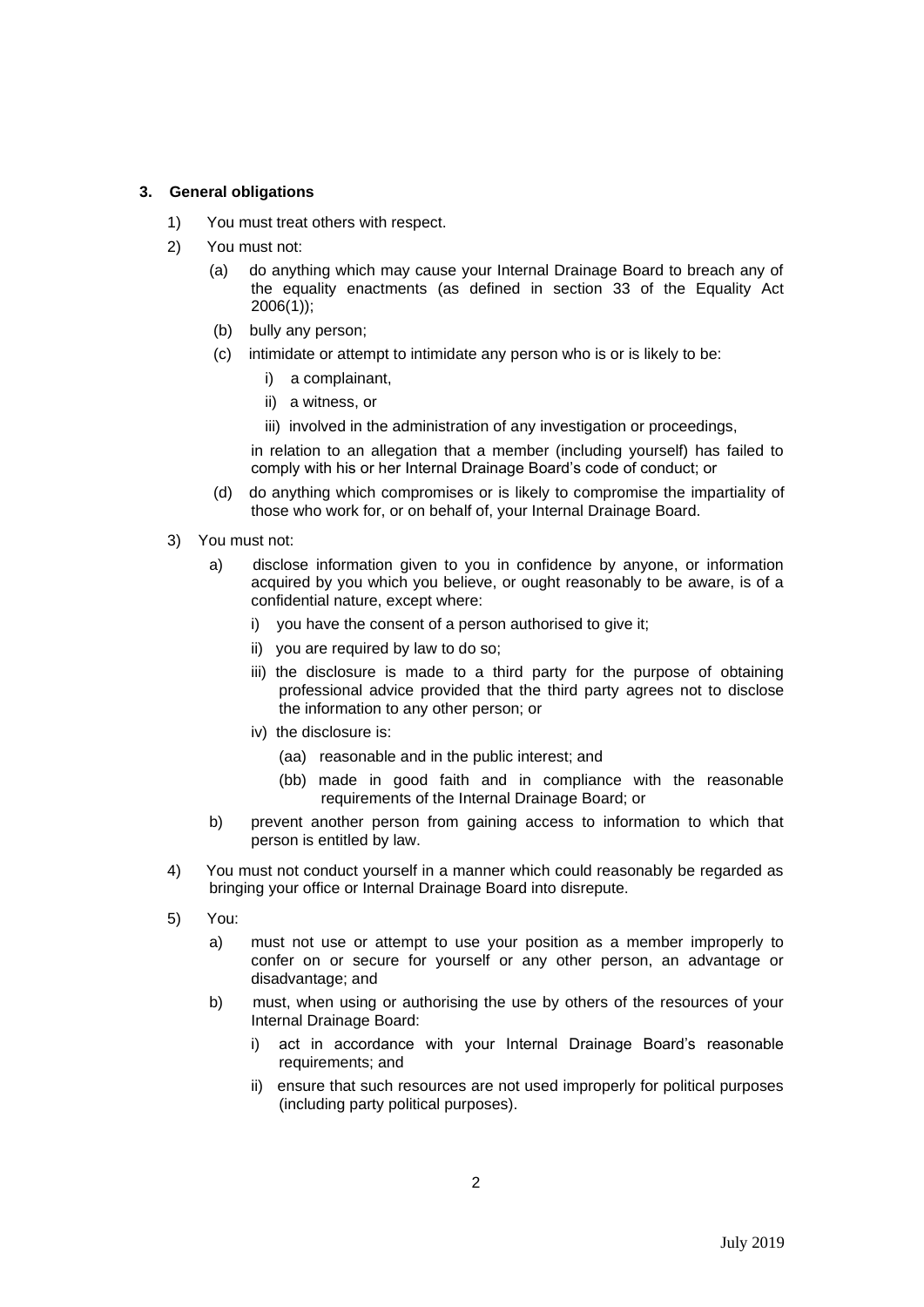## Part 2

#### Interests

#### **4. Personal interests**

- 1) You have a personal interest in any business of your Internal Drainage Board where either:
	- (a) it relates to or is likely to affect;
		- (i) any body of which you are a member or in a position of general control or management and to which you are appointed or nominated by your Internal Drainage Board;
		- (ii) any body:
			- (aa) exercising functions of a public nature;
			- (bb) directed to charitable purposes; or
			- (cc) one of whose principal purposes includes the influence of public opinion or policy (including any political party or trade union),

of which you are a member or in a position of general control or management;

- (iii) any employment or business carried on by you;
- (iv) any person or body who employs or has appointed you;
- (v) any person or body, other than a relevant Internal Drainage Board, who has made a payment to you in respect of your election or any expenses incurred by you in carrying out your duties;
- (vi) any person or body who has a place of business or land in your Internal Drainage Board's area, and in whom you have a beneficial interest in a class of securities of that person or body that exceeds the nominal value of £25,000 or one hundredth of the total issued share capital (whichever is the lower);
- (vii) any contract for goods, services or works made between your Internal Drainage Board and you or a firm in which you are a partner, a company of which you are a remunerated director, or a person or body of the description specified in paragraph (vi);
- (viii) the interests of any person from whom you have received a gift or hospitality with an estimated value of at least £25;
- (ix) any land in your Internal Drainage Board's area in which you have a beneficial interest;
- (x) any land where the landlord is your Internal Drainage Board and you are, or a firm in which you are a partner, a company of which you are a remunerated director, or a person or body of the description specified in paragraph (vi) is, the tenant;
- (xi) any land in the Internal Drainage Board's area for which you have a licence (alone or jointly with others) to occupy for 28 days or longer; or
- (b) a decision in relation to that business might reasonably be regarded as affecting your well-being or financial position or the well-being or financial position of a relevant person to a greater extent than the majority of:
	- (i) other council tax payers, ratepayers or inhabitants of the electoral division affected by the decision; or
- 2) In sub-paragraph 4 (1b), a relevant person is—
	- (a) a member of your family or any person with whom you have a close association; or
	- (b) any person or body who employs or has appointed such persons, any firm in which they are a partner, or any company of which they are directors;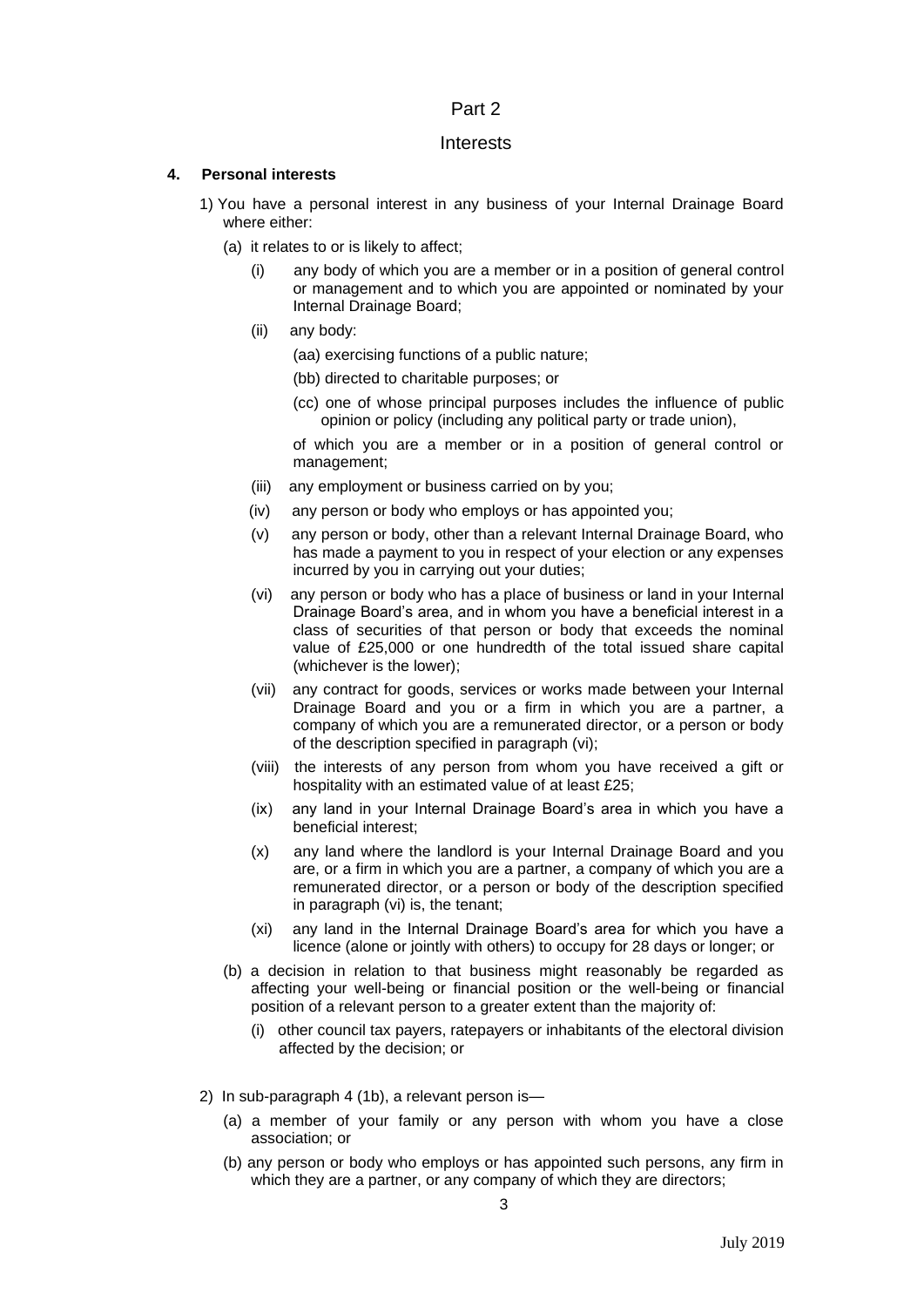- (c) any person or body in whom such persons have a beneficial interest in a class of securities exceeding the nominal value of £25,000; or
- (d) any body of a type described in sub-paragraph 4(1a)(i) or (ii) above.

#### **5. Disclosure of personal interests**

- 1) Subject to sub-paragraphs (2) to (5) below, where you have a personal interest in any business of your Internal Drainage Board and you attend a meeting of your Internal Drainage Board at which the business is considered, you must disclose to that meeting the existence and nature of that interest at the commencement of that consideration, or when the interest becomes apparent.
- 2) Where you have a personal interest in any business of your Internal Drainage Board which relates to or is likely to affect a person described in paragraph  $4(1a)(i)$  or  $4(1a)(ii)(aa)$ , you need only disclose to the meeting the existence and nature of that interest when you address the meeting on that business.
- 3) Where you have a personal interest in any business of the Internal Drainage Board of the type mentioned in paragraph 4(1a)(viii)), you need not disclose the nature or existence of that interest to the meeting if the interest was registered more than three years before the date of the meeting. **(Committee to consider)**
- 4) Sub-paragraph 1) above only applies where you are aware or ought reasonably to be aware of the existence of the personal interest.
- 5) Where you have a personal interest but, by virtue of paragraph 9, sensitive information relating to it is not registered in your Internal Drainage Board's register of members' interests, you must indicate to the meeting that you have a personal interest, but need not disclose the sensitive information to the meeting.

#### **6. Prejudicial interest generally**

- 1) Subject to sub-paragraph 2) below, where you have a personal interest in any business of your Internal Drainage Board you also have a prejudicial interest in that business where the interest is one which a member of the public with knowledge of the relevant facts would reasonably regard as so significant that it is likely to prejudice your judgement of the public interest.
- 2) You do not have a prejudicial interest in any business of the Internal Drainage Board where that business:
	- (a) does not affect your financial position or the financial position of a person or body described in paragraph 4;
	- (b) does not relate to the determining of any approval, consent, licence, permission or registration in relation to you or any person or body described in paragraph 4; or
	- (c) relates to the functions of your Internal Drainage Board in respect of
		- i) an allowance, payment or indemnity given to members;
		- ii) any ceremonial honour given to members; and
		- iii) setting drainage rates or a special levy under the Land Drainage Act 1991.

#### **7. Effect of prejudicial interests on participation of debate**

1) Prejudicial interest shall be treated as set out in the document: Board Meetings – Regulations, Order of debate:

'*Members must declare where they have an interest in a matter to be discussed, the Chairman then deciding what if any part the member can take in any ensuing discussion and whether the member can vote'*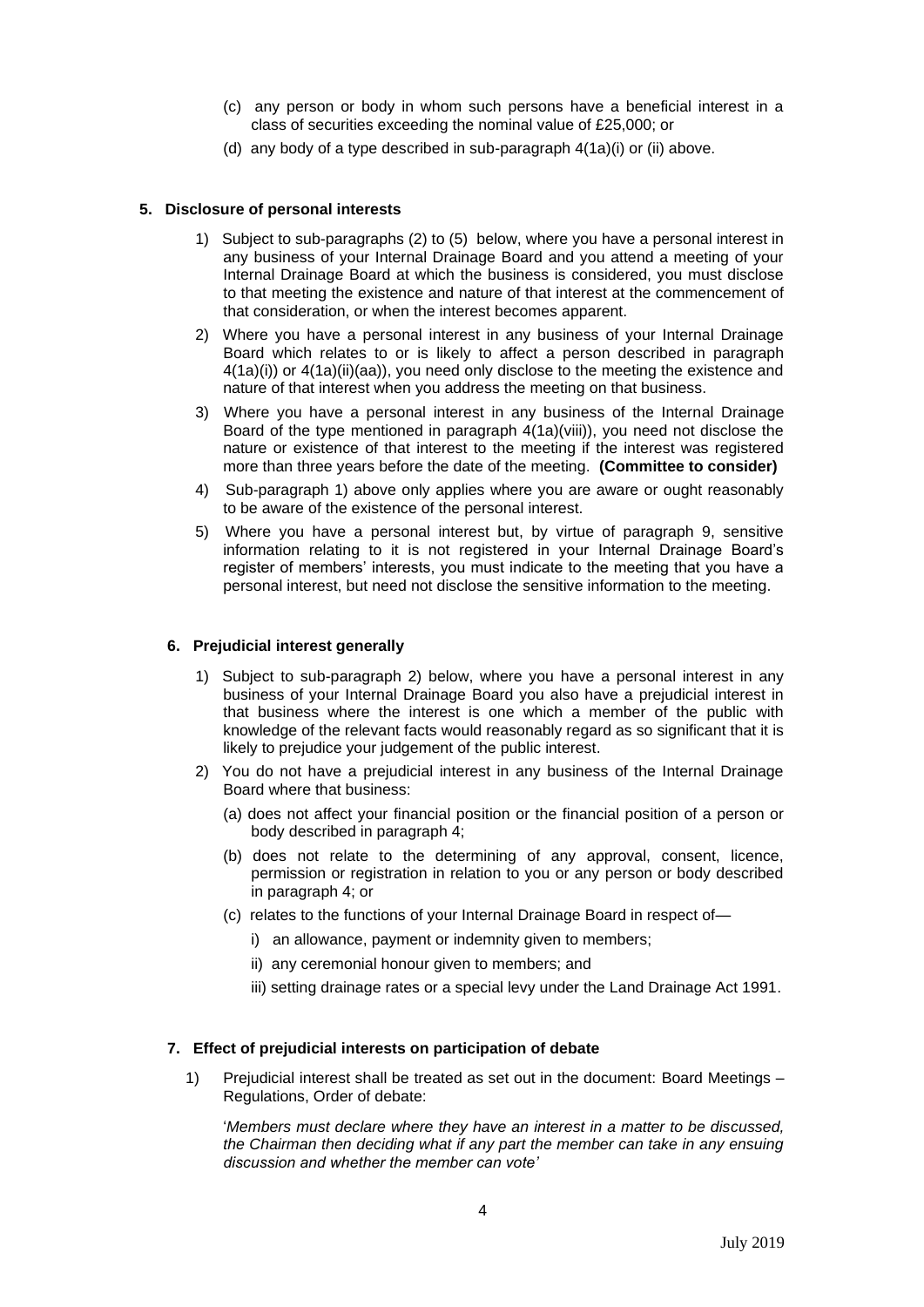# Part 3

# Registration of Members' Interests

### **8. Registration of members' interests**

- 1) Subject to paragraph 9, you must, within 28 days of:
	- (a) this Code being adopted by or applied to your Internal Drainage Board; or
	- (b) your election or appointment to office (where that is later),

register in your Internal Drainage Board's register of members' interests details of your personal interests where they fall within a category mentioned in paragraph 4(1)(a)), by providing written notification to your Internal Drainage Board's Chief Executive.

2) Subject to paragraph 9, you must, within 28 days of becoming aware of any new personal interest or change to any personal interest registered under paragraph 1) above, register details of that new personal interest or change by providing written notification to your Internal Drainage Board's Chief Executive.

#### **9. Sensitive information**

- 1) Where you consider that the information relating to any of your personal interests is sensitive information, and your Internal Drainage Board's Chief Executive agrees, you need not include that information when registering that interest, or, as the case may be, a change to that interest under paragraph 9.
- 2) You must, within 28 days of becoming aware of any change of circumstances which means that information excluded under paragraph 1) above, is no longer sensitive information, notify your Internal Drainage Board's Chief Executive asking that the information be included in your Internal Drainage Board's register of members' interests.
- 3) In this Code, "sensitive information" means information whose availability for inspection by the public creates, or is likely to create, a serious risk that you or a person who lives with you may be subjected to violence or intimidation.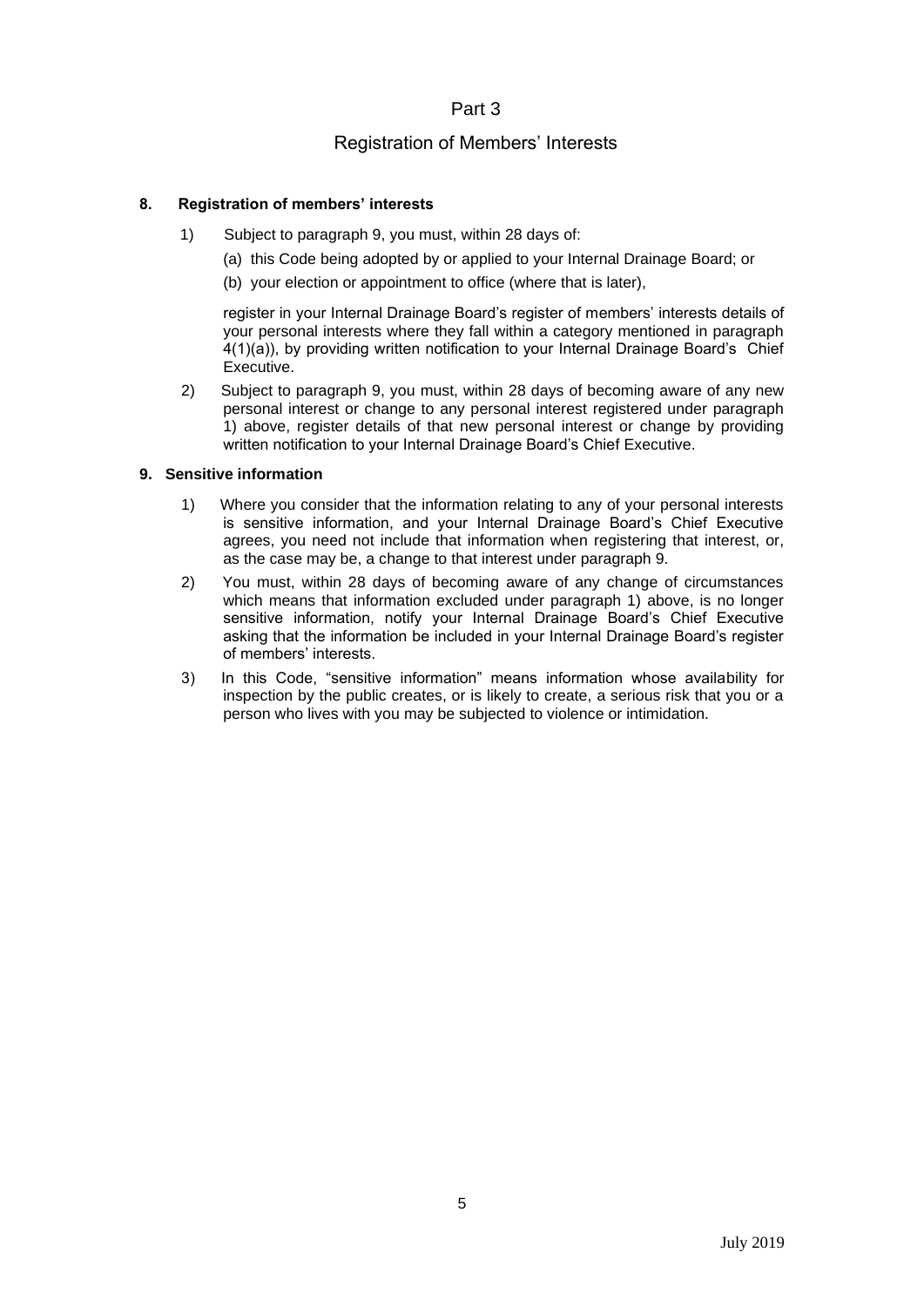# **Appendix 1 - The Ten General Principles**

The general principles governing your conduct *a*re set out below:

#### **1. Selflessness**

Members should serve only the public interest and should never improperly confer an advantage or disadvantage on any person.

#### **2. Honesty and Integrity**

Members should not place themselves in situations where their honesty and integrity may be questioned, should not behave improperly and should on all occasions avoid the appearance of such behaviour.

#### **3. Objectivity**

Members should make decisions on merit, including when making appointments, awarding contracts, or recommending individuals for rewards or benefits.

#### **4. Accountability**

Members should be accountable to the public for their actions and the manner in which they carry out their responsibilities, and should co-operate fully and honestly with any scrutiny appropriate to their particular office.

#### **5. Openness**

Members should be as open as possible about their actions and those of their Internal Drainage Board, and should be prepared to give reasons for those actions.

#### **6. Personal Judgement**

Members may take account of the views of others, including their political groups, but should reach their own conclusions on the issues before them and act in accordance with those conclusions.

### **7. Respect for Others**

Members should promote equality by not discriminating unlawfully against any person, and by treating people with respect, regardless of their race, age, religion, gender, sexual orientation or disability. They should respect the impartiality and integrity of the Internal Drainage Board's statutory officers, and its other employees.

#### **8. Duty to Uphold the Law**

Members should uphold the law and, on all occasions, act in accordance with the trust that the public is entitled to place in them.

#### **9. Stewardship**

Members should do whatever they are able to do to ensure that their authorities use their resources prudently and in accordance with the law.

#### **10. Leadership**

Members should promote and support these principles by leadership, and by example, and should act in a way that secures or preserves public confidence.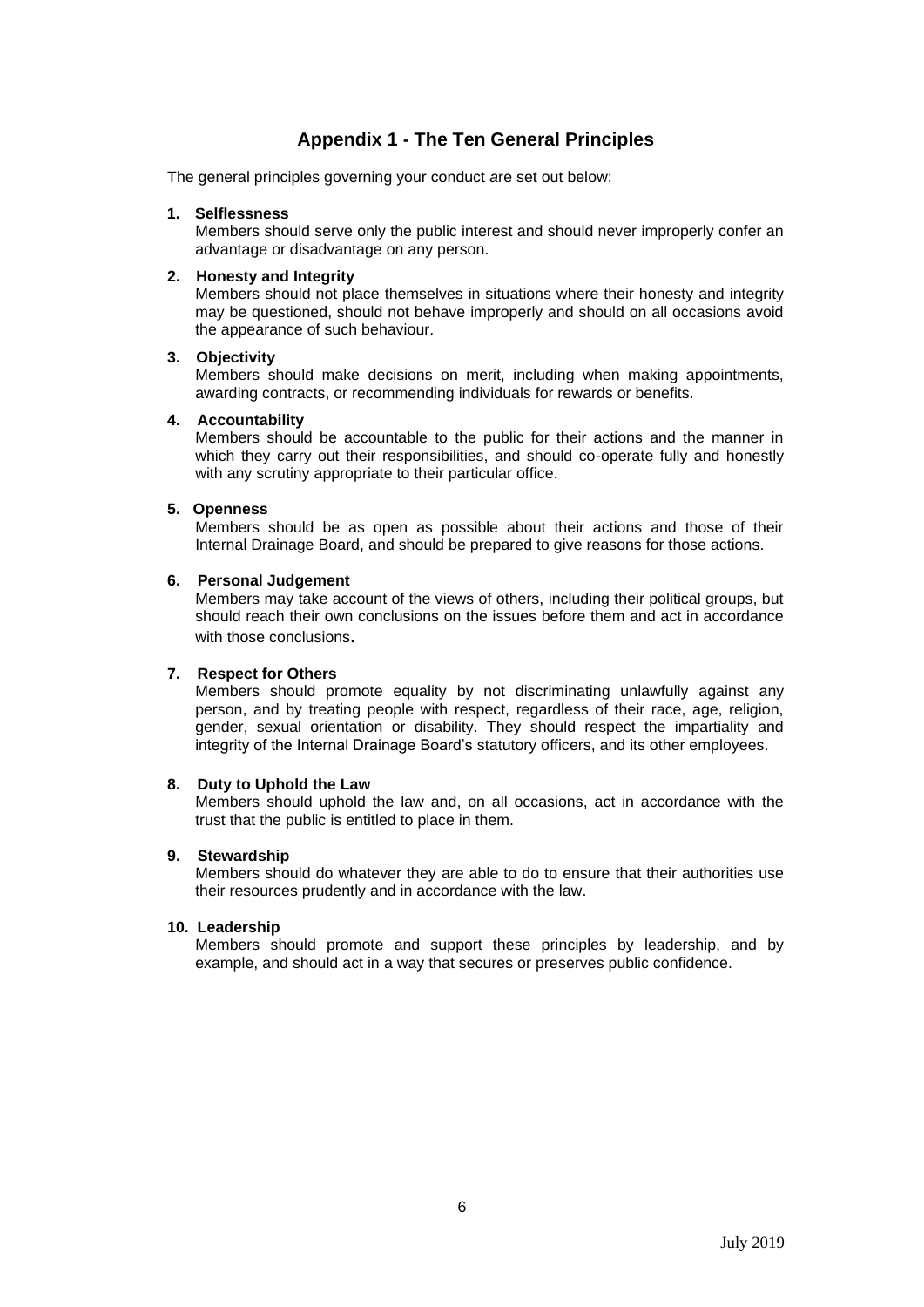# Witham Fourth District Internal Drainage Board

# *REGISTER OF MEMBERS' INTERESTS*

| A member of the Witham Fourth District Internal Drainage Board, give notice that I have set out below under the<br>appropriate headings my interests which are required to be declared, and I have put "none" where I have no such interests<br>under any heading. |              |                                                                                                                                                                                                                                                                                                                              |
|--------------------------------------------------------------------------------------------------------------------------------------------------------------------------------------------------------------------------------------------------------------------|--------------|------------------------------------------------------------------------------------------------------------------------------------------------------------------------------------------------------------------------------------------------------------------------------------------------------------------------------|
|                                                                                                                                                                                                                                                                    |              | <b>PART ONE - FINANCIAL INTERESTS</b>                                                                                                                                                                                                                                                                                        |
| 1.                                                                                                                                                                                                                                                                 |              | <b>EMPLOYMENT, BUSINESS TRADE OR PROFESSION</b>                                                                                                                                                                                                                                                                              |
|                                                                                                                                                                                                                                                                    | a)           | Description, job trade or business undertaken by myself                                                                                                                                                                                                                                                                      |
|                                                                                                                                                                                                                                                                    |              |                                                                                                                                                                                                                                                                                                                              |
|                                                                                                                                                                                                                                                                    | b)           | Name of Employer                                                                                                                                                                                                                                                                                                             |
|                                                                                                                                                                                                                                                                    |              |                                                                                                                                                                                                                                                                                                                              |
|                                                                                                                                                                                                                                                                    | $\mathbf{c}$ | Name of any firm in which I am a partner                                                                                                                                                                                                                                                                                     |
|                                                                                                                                                                                                                                                                    |              |                                                                                                                                                                                                                                                                                                                              |
|                                                                                                                                                                                                                                                                    | $\mathsf{d}$ | Name of any company in which I am a remunerated Director                                                                                                                                                                                                                                                                     |
|                                                                                                                                                                                                                                                                    |              |                                                                                                                                                                                                                                                                                                                              |
| 2.                                                                                                                                                                                                                                                                 |              | <b>SPONSORSHIP</b><br>Name of any person or body who has made a payment to me in respect of my election, or any expenses<br>incurred by me in carrying out any duties.                                                                                                                                                       |
|                                                                                                                                                                                                                                                                    |              |                                                                                                                                                                                                                                                                                                                              |
|                                                                                                                                                                                                                                                                    |              |                                                                                                                                                                                                                                                                                                                              |
| 3.                                                                                                                                                                                                                                                                 |              | <b>INTEREST IN COMPANIES OR SECURITIES</b><br>Name of any corporate body with a business or land in the Board's area and in which I have a beneficial interest<br>in a class of securities of that body which exceeds the nominal value of £25,000 or 1/100 <sup>th</sup> of the total issued<br>share capital of that body. |
|                                                                                                                                                                                                                                                                    |              |                                                                                                                                                                                                                                                                                                                              |
|                                                                                                                                                                                                                                                                    |              |                                                                                                                                                                                                                                                                                                                              |
| 4.                                                                                                                                                                                                                                                                 |              | <b>CONTRACTS WITH THE BOARD</b><br>Description of all contracts for goods or services made with the Board and either myself or an individual or with a<br>company of which I am a director or partner or in which I have an interest as described in 3) above.                                                               |
|                                                                                                                                                                                                                                                                    |              |                                                                                                                                                                                                                                                                                                                              |
|                                                                                                                                                                                                                                                                    |              |                                                                                                                                                                                                                                                                                                                              |
| 5.                                                                                                                                                                                                                                                                 |              | LAND OR BUILDINGS IN THE BOARD'S AREA<br>Address or other description (sufficient to identify the location) of any property in which I have a beneficial<br>interest as owner, lessee or tenant in the Board's area.                                                                                                         |
|                                                                                                                                                                                                                                                                    |              |                                                                                                                                                                                                                                                                                                                              |